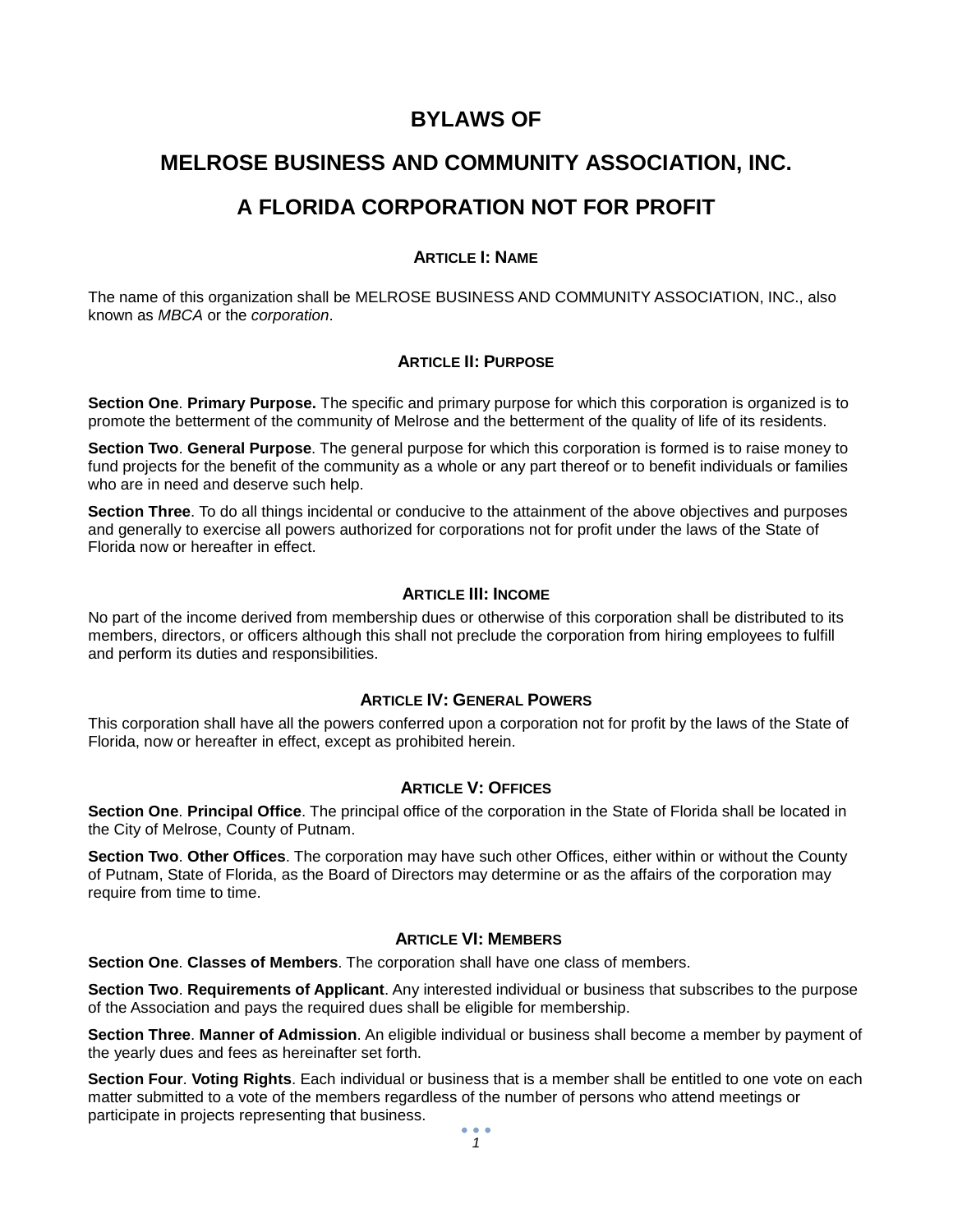#### **ARTICLE VII: DUES**

**Section One**. **Annual Dues**. Annual dues for voting membership shall be \$20.00 per member or member business per year. These annual dues shall become due in January of each year and shall not be prorated. These dues may be waived by the Board of Directors for any member if in the judgment of the Board of Directors it is appropriate and in the best interests of the organization to do so.

**Section Two**. **Default and Termination of Membership**. When any member shall be in default in the payment of dues for a period of three (3) months from the beginning of the fiscal year or period in which such dues become payable, his/her membership may thereupon be terminated by the Board of Directors upon notice to the member that his/her membership will be terminated for failure to pay dues, if his/her dues are not brought current within 30 days of said notice.

#### **ARTICLE VIII: MEETING OF MEMBERS**

**Section One. Annual Meeting**. An annual meeting of the members shall be held in the month of October in each year, beginning with the year 2001, at a time agreed upon in advance by a majority of members, for the purpose of electing officers and directors at large and for the transaction of such other business as may come before the meeting. If the day fixed for the annual meeting shall be a legal holiday in the State of Florida, such meeting shall be held on the next succeeding business day. If the election of directors shall not be held on the day designated herein for any annual meeting, or at any adjournment thereof, the Board of directors shall cause the election to be held at a special meeting of the members as soon thereafter as conveniently may be.

**Section Two**. **Regular Meetings**. Monthly meetings of the members shall be held the 2nd week of each month (except July and August) at such place as shall be determined from time to time. Meetings are held the 2nd Tuesday starting at noon, except for March, June, September, and December when there will be an evening meeting on a day following the 2nd Tuesday at such place and time as shall be determined.

**Section Three**. **Special Meetings**. Special meetings of the members may be called by the President, the Board of Directors, or not less than ten percent (10%) of the members having voting rights.

**Section Four**. **Place of Meeting**. The Board of directors may designate any place, either within or without the State of Florida, as the place of meeting for any annual meeting, regular meeting or any special meeting called by the Board of Directors. If no designation is made or if a special meeting be otherwise called, the place of meeting shall be the registered office of the corporation in the State of Florida, but if all the members shall meet at any time and place, either within or without the State of Florida, and consent to the holding of a meeting, such meeting shall be valid without call or notice, and at such meeting any corporate action may be taken.

**Section Five**. **Notice of Meetings**. Written or printed notice stating the place, day and hour of any annual or special meeting of members shall be communicated to each member entitled to a vote at such meeting in advance of the meeting either personally or by mail, telephone, or e-mail, by or at the direction of the President or the Secretary, or the officers, or persons calling the meeting. In case of a special meeting or when required by statute or by these bylaws, the purpose or purposes for which the meeting is called shall be stated in the notice. If mailed, the notice of a meeting shall be deemed to be delivered when deposited in the United States mail addressed to the member at his/her address as it appears on the records of the corporation, with postage thereon prepaid.

**Section Six**. **Informal Action Taken by Members**. Any action required by law to be taken at a meeting of the members, or any action that may be taken at a meeting of members, may be taken without a meeting if a consent in writing, setting forth the action so taken, shall be signed by two-thirds (2/3) of the members entitled to vote with respect to the subject matter thereof.

**Section Seven**. **Quorum**. Ten (10) of the members entitled to vote shall constitute a quorum. If a quorum is not present at any meeting of members, a majority of the members present may adjourn the meeting without further notice.

**Section Eight**. **Proxies**. At any meeting of members, a member entitled to vote may vote by proxy executed in writing by the member or his/her duly authorized attorney in fact. No proxy shall be valid after 90 days from the date of its execution, unless otherwise provided in the proxy.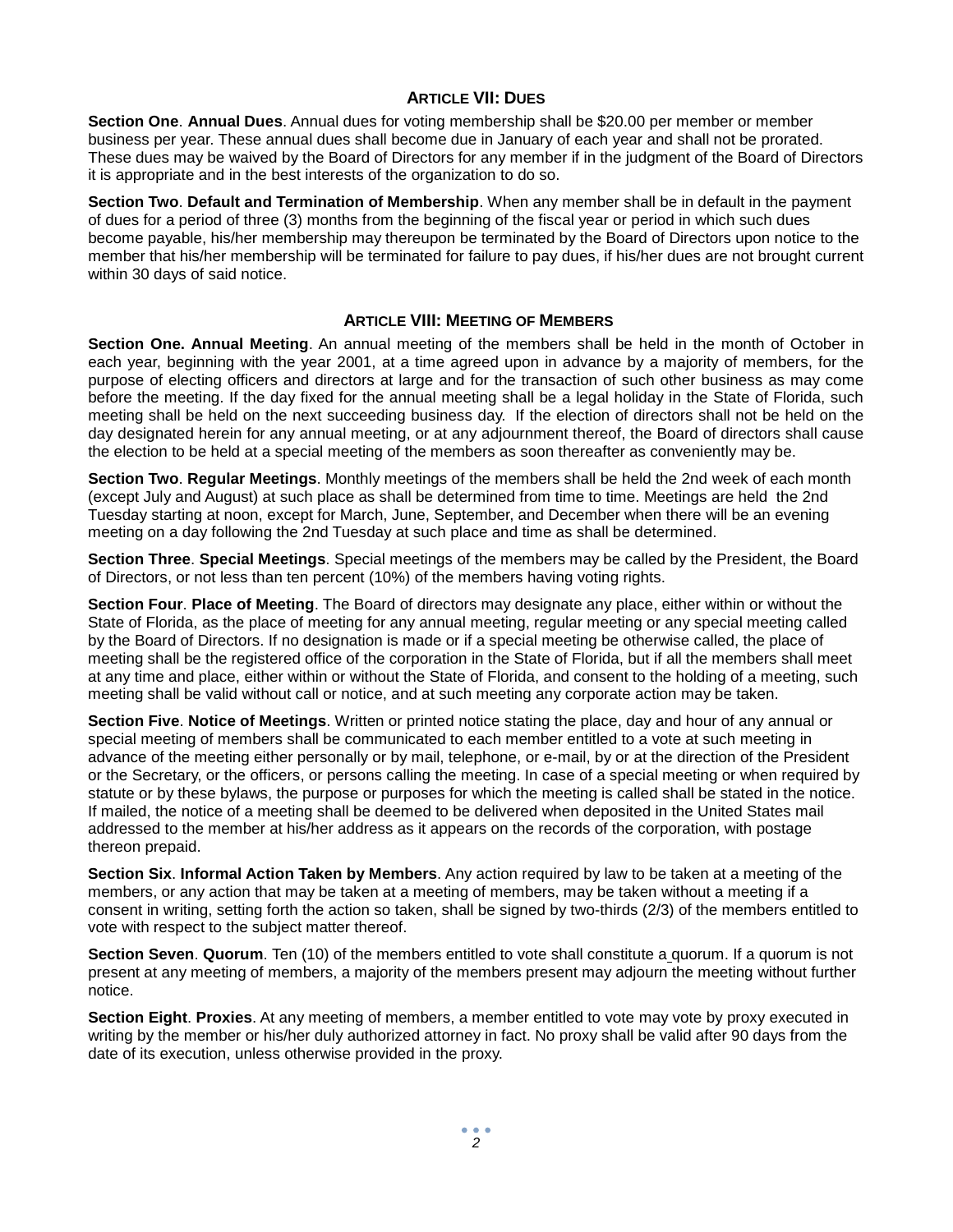#### **ARTICLE IX: BOARD OF DIRECTORS**

**Section One**. **General Powers**. The affairs of this corporation shall be managed by its Board of Directors.

**Section Two: Number, Tenure and Qualifications**. The number of directors shall be up to eleven (11) and shall consist of the President, Vice-President (President-Elect), Treasurer, Secretary, and up to seven (7) but no less than four (4) Directors at Large. All directors must be members of MBCA. All directors shall take office at the regular January meeting that follows their election to the Board.

The Directors at Large shall be elected at each annual meeting of members and shall hold office for one year until his/her successor shall have been elected and qualified.

The President and Secretary shall be elected at the annual meeting of members on odd-numbered years (2017, 2019, etc.) and shall hold office for two consecutive years until his/her successor shall have been elected and qualified.

The Vice-President and Treasurer shall be elected at the annual meeting of members on even-numbered years (2018, 2020, etc.) and shall hold office for two consecutive years until his/her successor shall have been elected and qualified.

**Section Three**. **Regular Meeting**. A regular annual meeting of the Board of Directors shall be held without other notice than this bylaw, immediately after, and at the same place as, the annual meeting of members. The Board of Directors may provide by resolution the time and place, either within or without the State of Florida, for the holding of additional regular meetings of the Board, without other notice than such resolution.

**Section Four**. **Special Meetings**. Special meetings of the Board of Directors may be called by or at the request of the President or any two Directors. The person or persons authorized to call special meetings of the Board may fix any place, either within or without the state, as the place for holding any special meeting of the Board called by them.

**Section Five**. **Notice**. Notice of any special meeting of the -Board of Directors shall be given at least two (2) days prior thereto by written notice delivered personally or sent by mail, fax, or e-mail to each director at his/her address as shown by the records of the corporation. If mailed, such notice shall be deemed to be delivered when deposited in the United States mail in a sealed envelope so addressed, with postage thereon prepaid. If notice be given by fax or e-mail, such notice shall be deemed to be delivered when the fax or e-mail is delivered to the director's address for fax or e-mail. Any director may waive notice of any meeting. The attendance of a director at any meeting shall constitute a waiver of notice of such meeting, except where a director attends a meeting for the express purpose of objecting to the transaction of any business because the meeting is not lawfully called or convened. The business to be transacted at the meeting need not be specified in the notice or waiver of notice of such meeting, unless specifically required by law or by these bylaws.

**Section Six**. **Quorum**. A majority of the Board of Directors shall constitute a quorum for the transaction of business at any meeting of the Board; but if less than a majority of the directors are present at a meeting, a majority of the directors present may adjourn the meeting from time to time without further notice.

**Section Seven**. **Manner of Acting**. The act of a majority of the directors present at a meeting at which a quorum is present shall be the act of the Board of Directors, unless the act of a greater number is required by law or by these bylaws.

**Section Eight**. **Vacancies**. Any vacancy occurring in the Board of Directors and any directorship to be filled by reason of an increase in the number of directors, shall be filled by election of the membership at the next occurring regular meeting or at a special meeting called for that purpose. A director elected to fill a vacancy shall be elected for the un-expired term of his/her predecessor in office.

**Section Nine**. **Compensation**. Directors as such shall not receive any stated salaries for their services, but by resolution of the Board of Directors a fixed sum and expenses of attendance, if any, may be allowed for attendance at such regular or special meeting of the Board; but nothing herein contained shall be construed to preclude any director from serving the corporation in any other capacity and receiving compensation therefor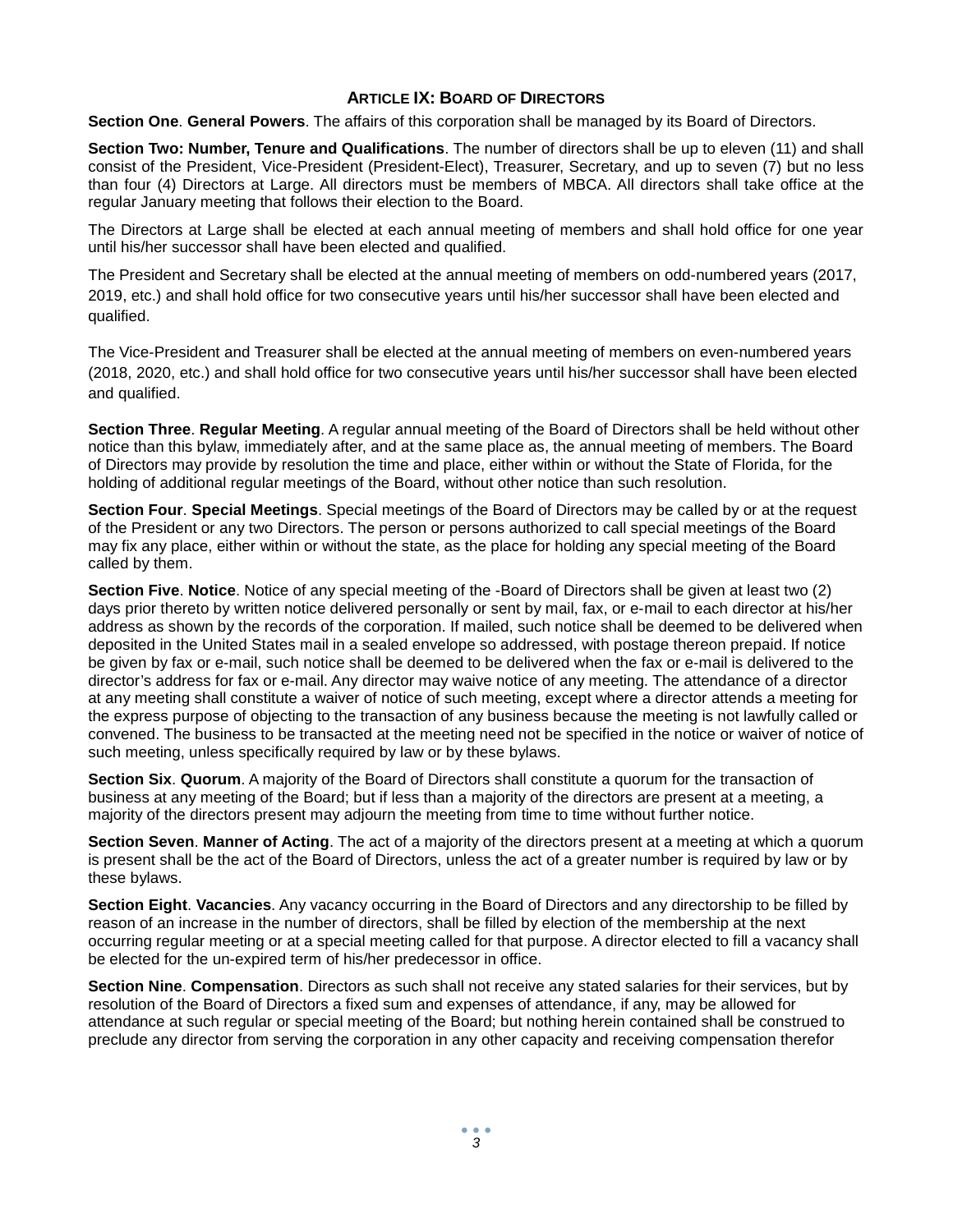#### **ARTICLE X: OFFICERS**

**Section One**. **Officers**. The officers of the corporation shall be a President, Vice-President, Secretary, and Treasurer, and such other officers as may be elected in accordance with the provision of this bylaw. Any two or more offices may be held by the same person, except the office of President and Secretary.

**Section Two**. **Election and Term of Office**. The officers of MBCA shall be elected annually by the members at the regular annual meeting of the membership and shall take office at the regular monthly meeting in January. If the election of officers shall not be held at such meeting, such election shall be held as soon thereafter as conveniently may be. Each officer shall hold office until his/her successor shall have been duly elected and shall have been qualified. If an officer fails to attend three consecutive meetings, then the office shall be deemed vacant and filled in accordance with these bylaws.

**Section Three**. **Removal**. Whenever in its judgment the best interest of the corporation would be served thereby, the Board of Directors may remove any officer from office. Such removal shall be temporary pending ratification of such removal by the members at the next regular meeting or at a special meeting called for that purpose. If such approval is not subsequently approved by the members, then the officer shall resume his/her office. Any removal shall be without prejudice to the contract rights, if any, of the officer so removed.

**Section Four**. **Vacancies**. A vacancy in any office, because of death, resignation, removal, disqualification, or otherwise, shall be filled by election of the membership at the next regular meeting of the members or at a special meeting called for that purpose.

**Section Five**. **President**. The President shall be the principal executive officer of the corporation and shall in general supervise and control all of the business and affairs of the corporation. He/she shall preside at all meetings of the members and of the Board of Directors. He/she may sign, with the Secretary or any other proper officer of the corporation authorized by the Board of Directors, any deeds, mortgages, bonds, contracts, or other instruments that the Board of Directors have authorized to be executed, except in cases where the signing and execution thereof shall be expressly delegated by the Board of Directors or by these bylaws or by statute to some other officers or agent of the corporation; and in general he/she shall perform all duties incident to the office of president and such other duties as may be prescribed by the Board of Directors from time to time.

**Section Six**. **Vice President**. In the absence of the president or in the event of his/her inability or refusal to act, the Vice President shall perform the duties of the President, and when so acting, shall have all the powers of, and be subject to all the restrictions upon, the President. Any Vice President shall perform such other duties as from time to time may be assigned to him/her by the President or by the Board of Directors.

**Section Seven**. **Treasurer**. If required by the Board of Directors, the Treasurer shall give a bond for the faithful discharge of his/her duties in such sum and with such surety or sureties as the Board of Directors shall determine. He/she shall have charge and custody of and be responsible for all funds and securities of the corporation; receive and give receipts for monies due and payable to the corporation from any source whatsoever; and deposit all such monies in the name of the corporation in such banks, trust companies, or other depositories as shall be selected by the Board of Directors: and, in general, perform all the duties incident to the office of treasurer and such other duties as from time to time may be assigned to him/her by the President or by the Board of Directors.

**Section Eight**. **Secretary**. The Secretary shall keep the minutes of the meetings of the members and of the Board of Directors in one or more books provided for that purpose; see that all notices are duly given in accordance with the provisions of these bylaws or as required by law; be custodian of the corporate records and of the seal of the corporation and see that the seal of the corporation is affixed to all documents, the execution of which on behalf of the corporation under its seal is duly authorized in accordance with the provisions of these bylaws; keep a register of the post office address of each member which shall be furnished to the secretary by such member; and, in general, perform all duties incident to the office of secretary and such other duties as from time to time may be assigned to him/her by the President or by the Board of Directors.

**Section Nine**. **Assistant Treasurers and Assistant Secretaries**. If required by the Board of Directors, the Assistant Treasurers shall give bond for the faithful performance of their duties in such sums and with such sureties as the Board of Directors shall determine. The Assistant Treasurers and Assistant Secretaries, in general, shall perform such duties as shall be assigned to them by the Treasurer or the Secretary or by the President or the Board of Directors.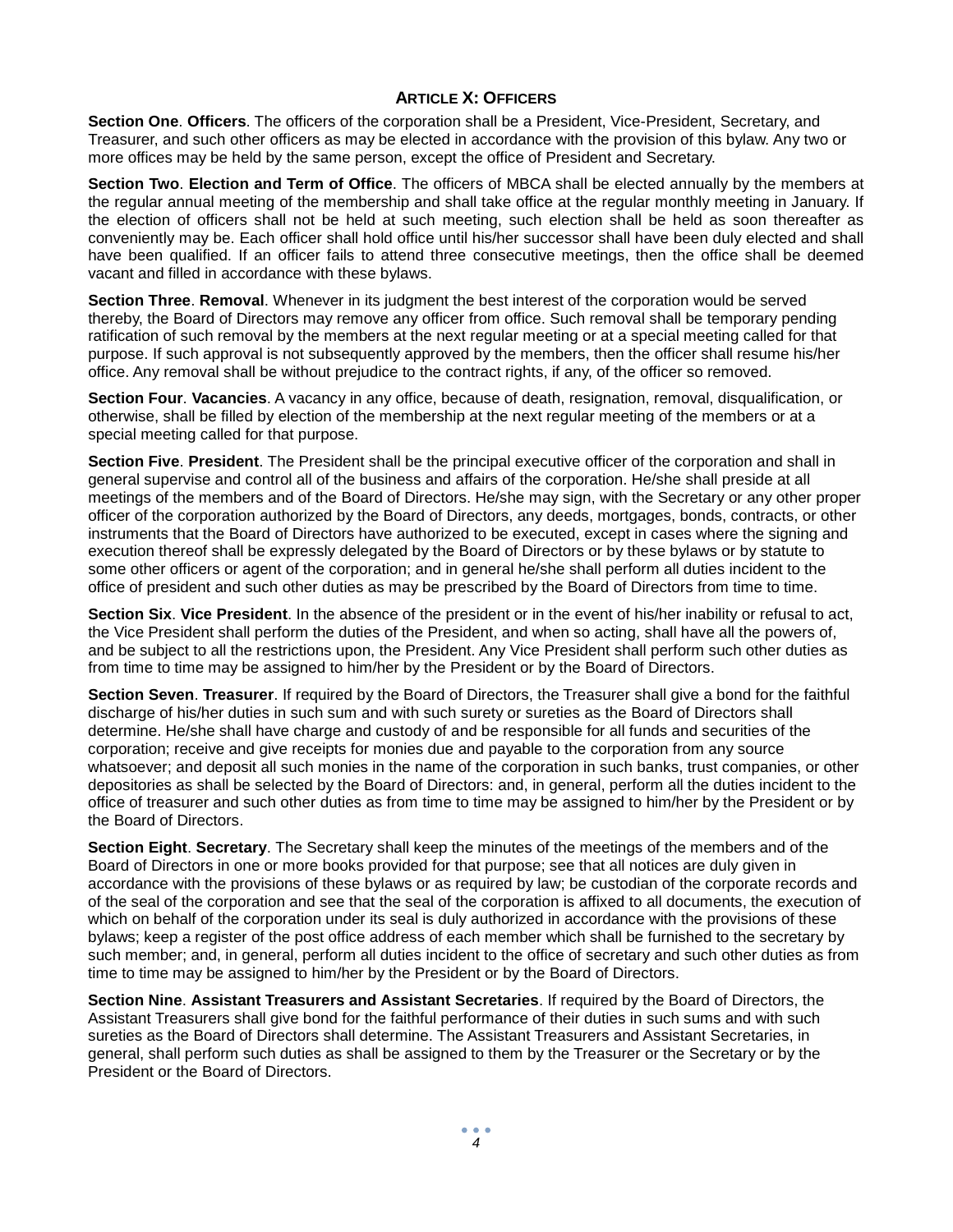## **ARTICLE XI: NOMINATING COMMITTEE**

A nominating committee shall be appointed by the President at the regular September meeting. This committee shall consist of at least three (3) people but may have as many as desired. This committee shall screen the members and determine if they are available to serve as officers or directors and shall report at the October Annual meeting at least one nominee for each office or position.

# **ARTICLE XII: CONTRACTS, CHECKS, DEPOSITS, & FUNDS**

**Section One**. **Contracts**. The Board of Directors may authorize any officer or officers or agent or agents or the corporation, in addition to the officers so authorized by these bylaws, to enter into any contract or execute and deliver any instrument in the name of and on behalf of the corporation, and such authority may be general or confined to specific instances.

**Section Two**. **Checks, Drafts, and Other Orders for Payment**. All checks, drafts or orders for the payment of money, notes, or other evidences of indebtedness issued in the name of the corporation shall be signed by such officer or officers or agent or agents of the corporation and in such a manner as shall from time to time be determined by resolution of the Board of Directors. In the absence of such determination by the Board of Directors, such instruments shall be signed by the Treasurer or Assistant Treasurer and countersigned by the President or a Vice President of the corporation.

**Section Three**. **Deposits**. All funds of the corporation shall be deposited from time to time to the credit of the corporation in such banks, trust companies, or other depositories as the Board of Directors may select.

**Section Four**. **Gifts**. The Board of Directors may accept on behalf of the corporation any contribution, gift, bequest, or devise for the general purpose or for any special purpose of the corporation.

# **ARTICLE XIII: CERTIFICATES OF MEMBERSHIP**

**Section One**. **Certificate of Membership**. The Board of Directors may provide for the issuance of certificates evidencing membership in the corporation, which certificates shall be in such form as may be determined by the Board. Such certificates shall be signed by the President or Vice-President and by the Secretary or an Assistant Secretary and shall be sealed with the seal of the corporation.

The name and address of each member and the date of issuance of the certificate shall be entered on the records of the corporation. If any certificate become lost, mutilated, or destroyed, a new certificate may be issued therefore on such terms and conditions as the Board of Directors may determine.

**Section Two**. **Issuance of Certificates**. When a member has been elected to membership and has paid any initiation fee and dues that may be required, a certificate of membership shall be issued in his/her name and delivered to him/her by the secretary, if the Board of Directors shall have provided for the issuance of certificates of membership under the provisions of Section One of this Bylaw.

# **ARTICLE XIV: MISCELLANEOUS**

**Section One**. **Books and Records**. This corporation shall keep correct and complete books and records of account and shall keep minutes of the proceedings of its members, board of directors, and committees having any of the authority of the Board of Directors, and shall keep at the registered or principal office a record giving the names and records of the corporation which may be inspected by any member, or his/her agent or attorney, for any proper purpose at any reasonable time.

**Section Two**. **Fiscal Year**. The corporation shall operate on a calendar year basis.

**Section Three**. **Corporate Seal**. The Corporate Seal shall have the name of the corporation and the words "seal" and "a corporation not for profit" inscribed thereon, and may be facsimile, engraved, printed or an impression seal.

**Section Four**. **Waiver of Notice**. Whenever any notice is required to be given under the provisions of the articles of incorporation or the bylaws of the corporation, a written waiver thereof signed by the person or persons entitled to such notice, whether before or after the time stated therein, shall be deemed equivalent to the giving of such notice.